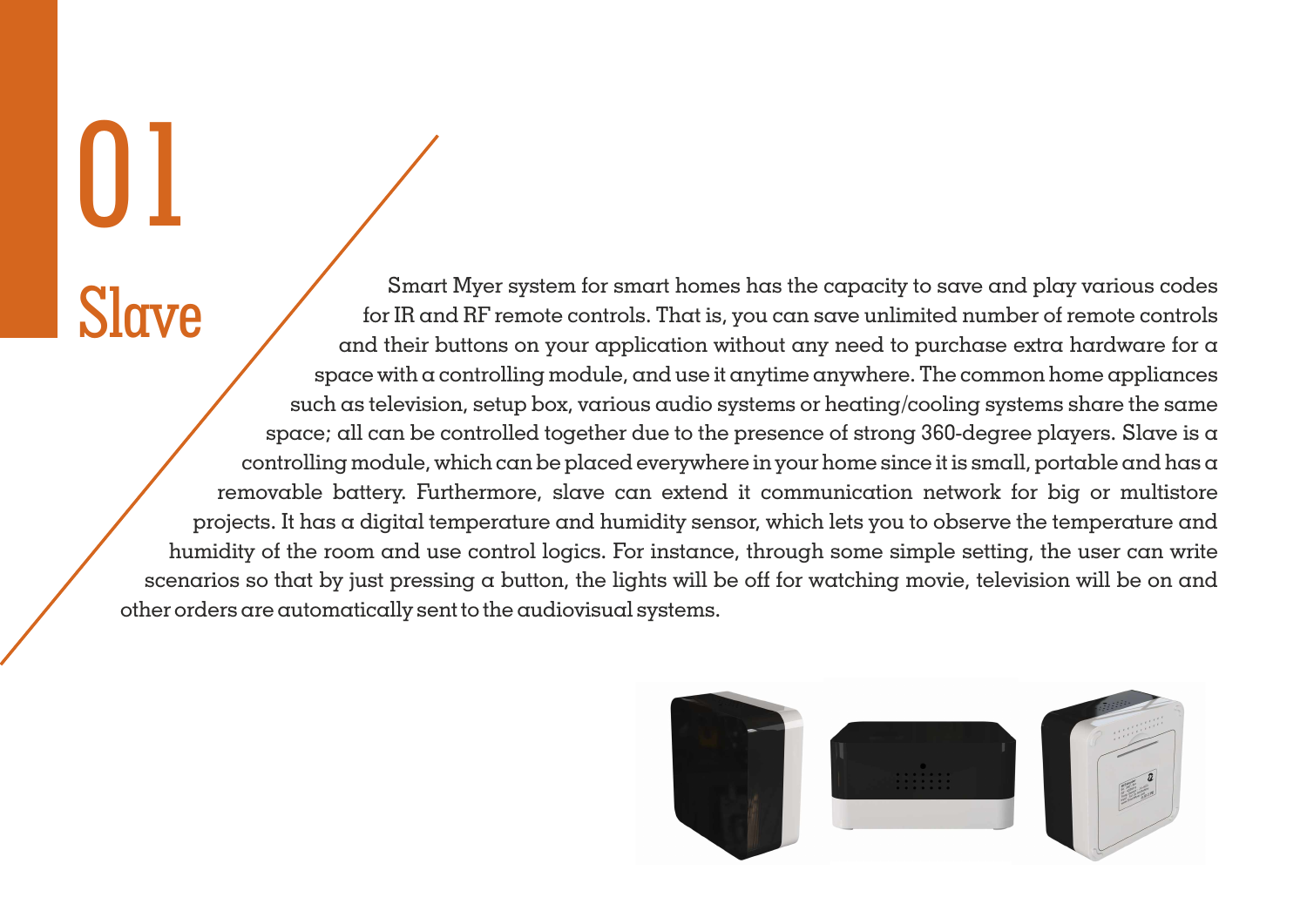|                                                   | <b>Devices</b>     |        |
|---------------------------------------------------|--------------------|--------|
| Master                                            | <b>WIFI Outlet</b> | Camera |
| iMaster<br>Local<br>$\triangleq$<br>Mdnin Strator |                    | æ      |
|                                                   |                    |        |

 $\fbox{and} \quad \begin{tabular}{c} \hline \begin{tabular}{c} \multicolumn{3}{c} \multicolumn{3}{c} \multicolumn{3}{c} \multicolumn{3}{c} \multicolumn{3}{c} \multicolumn{3}{c} \multicolumn{3}{c} \multicolumn{3}{c} \multicolumn{3}{c} \multicolumn{3}{c} \multicolumn{3}{c} \multicolumn{3}{c} \multicolumn{3}{c} \multicolumn{3}{c} \multicolumn{3}{c} \multicolumn{3}{c} \multicolumn{3}{c} \multicolumn{3}{c} \multicolumn{3}{c} \multicolumn{3}{c} \multicolumn{3}{c} \multicolumn{$ 

 $\frac{1}{2}$ 

Programs

 $\equiv$ 

Security

 $Q_{\mathcal{F}}$ 

 $\fbox{$\equiv$} \over \text{Setting}$ 

Slave

02

Go to Device  $\{\mathbb{S}^n\}$  and click on the Master icon  $\{\mathbb{Q}_2^m\}$  that is green.

Adding hardware subscriptions to your master must be done when you are connected to the master through the local network.

Clicking on the master will go to the next page where you will see the hardware added to Master.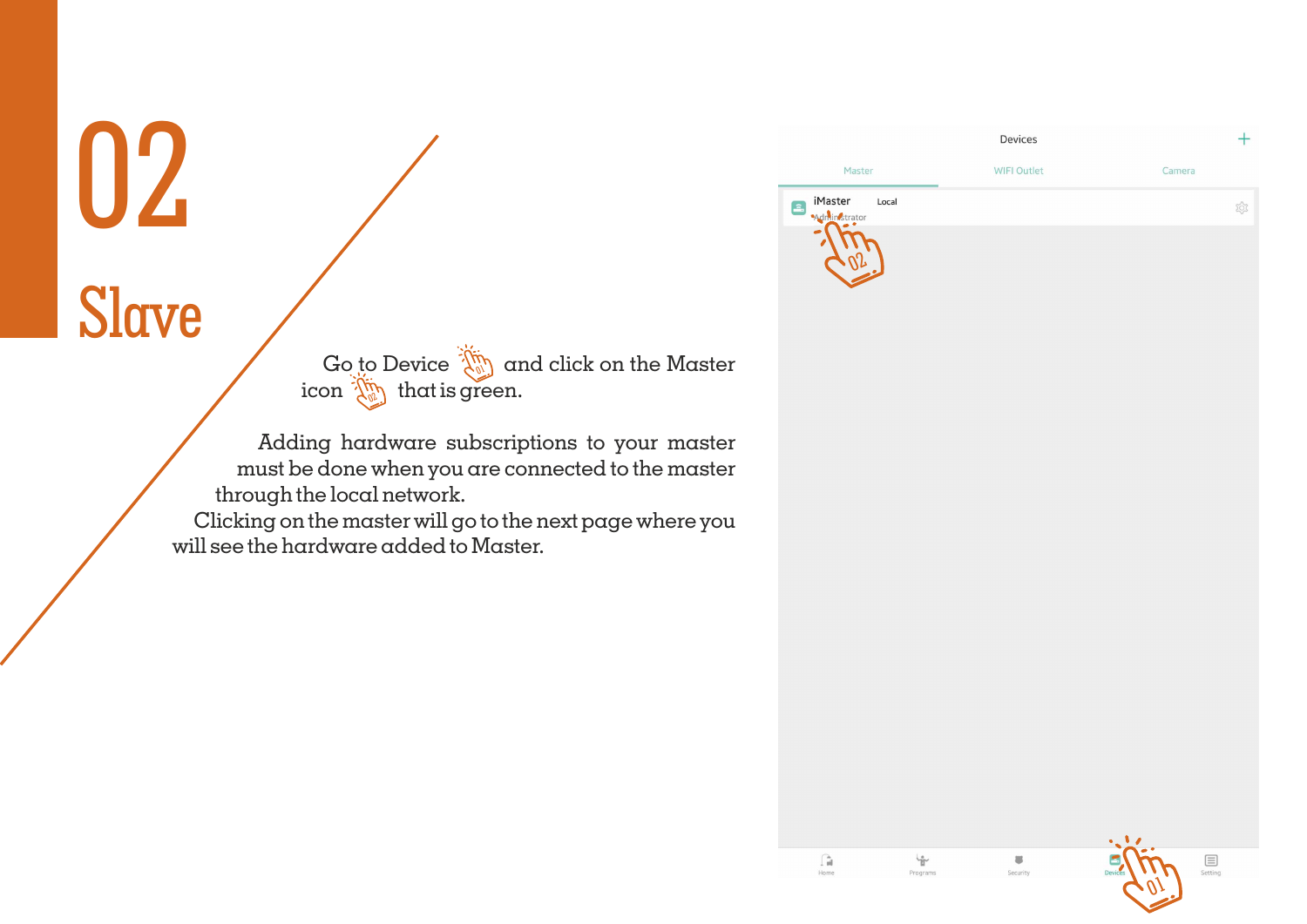On this page, you will see the list of all master sub-categories from feedback switches to sensors...

If you have just launched the master, this list is empty and you should add the parts by clicking on the + in the middle of the page.  $\frac{\partial f_{\hat{n}}}{\partial n}$ 

| $\leq$ Back                                                                                  | Slave                                   |
|----------------------------------------------------------------------------------------------|-----------------------------------------|
| $\begin{smallmatrix} 1 \ 1 \end{smallmatrix}$                                                | D-FB1_9 Online<br>Feedback-II(Neutral)  |
| T                                                                                            | D-FB1_10 Online<br>Feedback-II(Neutral) |
| Ŧ                                                                                            | D-FB1_7 Online<br>Feedback-II(Neutral)  |
| H                                                                                            | D-FB1_19 Online<br>Feedback-II(Neutral) |
| $\frac{1}{1}$                                                                                | D-FB1_20 Online<br>Feedback-II(Neutral) |
| 盂.                                                                                           | D-FB1_21 Online<br>Feedback-II(Neutral) |
| H                                                                                            | D-FB1_11 Online<br>Feedback-II(Neutral) |
| $\frac{1}{11}$ II                                                                            | D-FB1_25 Online<br>Device 4 port        |
| $\begin{array}{ c } \hline 1 & \mathrm{II} \\ \hline \mathrm{III} & \mathrm{IV} \end{array}$ | D-FB1_24 Online<br>Device 4 port        |
| $\begin{array}{ll} 1 & 1 \\ \hline \text{III IV} \end{array}$                                | D-FB1_68 Online<br>Device 4 port        |
| $\frac{1}{11}$                                                                               | D-FB1_69 Online<br>Device 4 port        |
| $\begin{array}{c} 1 \ \ \text{II} \\ \ \text{III} \ \ \text{IV} \end{array}$                 | D-FB1_23 Online<br>Device 4 port        |
|                                                                                              | $\sum_{i=1}^{n}$                        |
|                                                                                              |                                         |
|                                                                                              |                                         |
|                                                                                              |                                         |
|                                                                                              |                                         |
|                                                                                              |                                         |
|                                                                                              |                                         |
|                                                                                              |                                         |
|                                                                                              |                                         |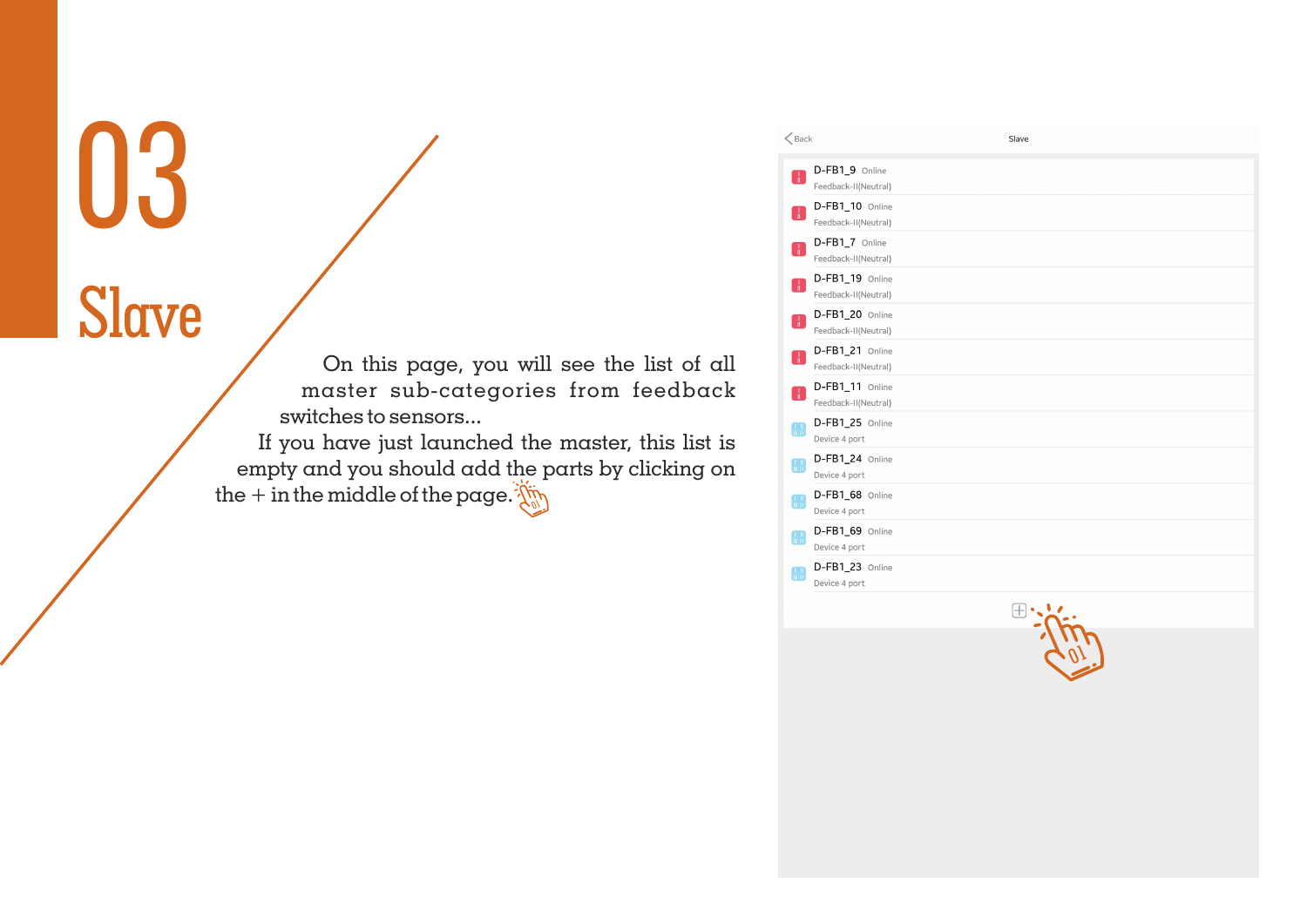Click the slave icon in the top menu. $\{^{\mathsf{in}}_{\scriptscriptstyle{\mathsf{Q}}}\}$ 

| $\leq$ Back              | Add SmartMyer Device |                                                    |                  |          |
|--------------------------|----------------------|----------------------------------------------------|------------------|----------|
| <b>Smart Home Device</b> |                      |                                                    |                  |          |
| Relay                    | ш<br>m<br>Feedback   | $\circ$<br>ţ<br>°≥<br>Feekback Socket Scene Switch |                  | Smart RC |
|                          | 1311111              |                                                    |                  |          |
| Feedback Curta           | Thermostats          |                                                    |                  |          |
| <b>Security Device</b>   |                      |                                                    |                  |          |
|                          |                      |                                                    |                  |          |
| Voice Alarm              | Door Sensor          | <b>Motion Sensor</b>                               | <b>DOOR LOCK</b> |          |